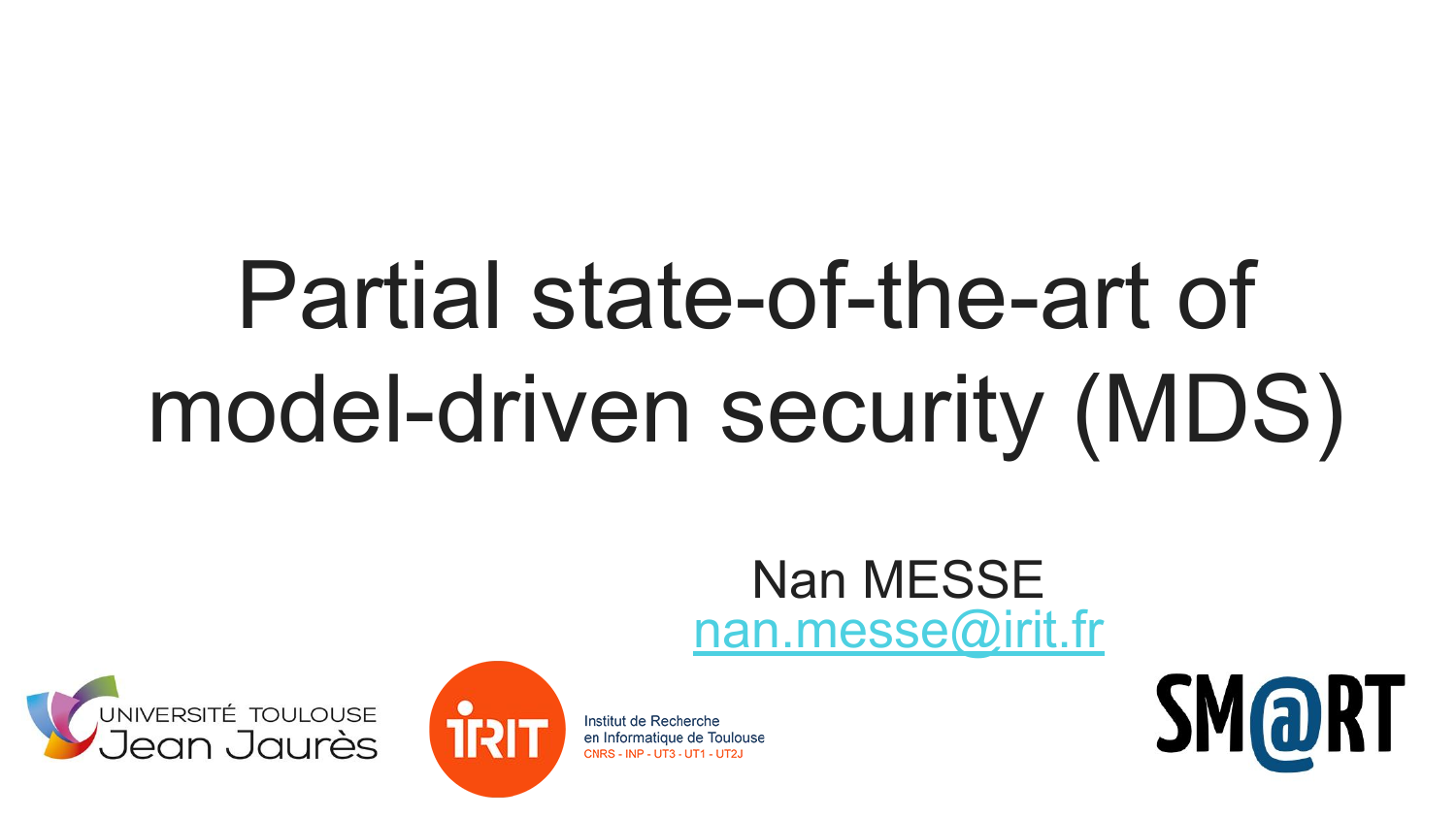## Keywords

- Model(-)based security
- Model(-)driven security
- Security/secure by design
- Threat modeling
- Risk analysis/assessment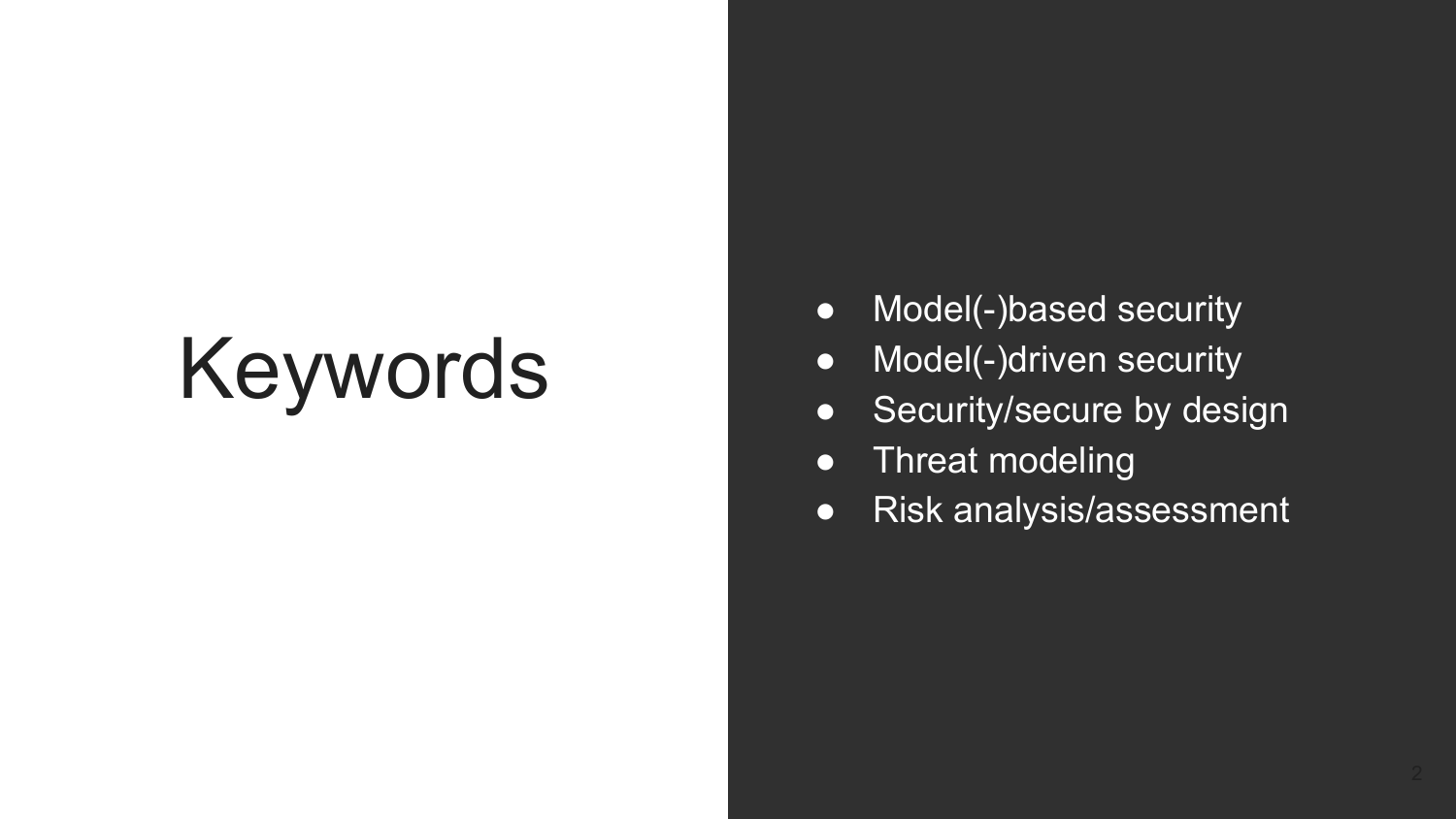#### Basic security-related concepts and their relations



Nan MESSE. Security by Design : An asset-based approach to bridge the gap between architects and security experts. 2021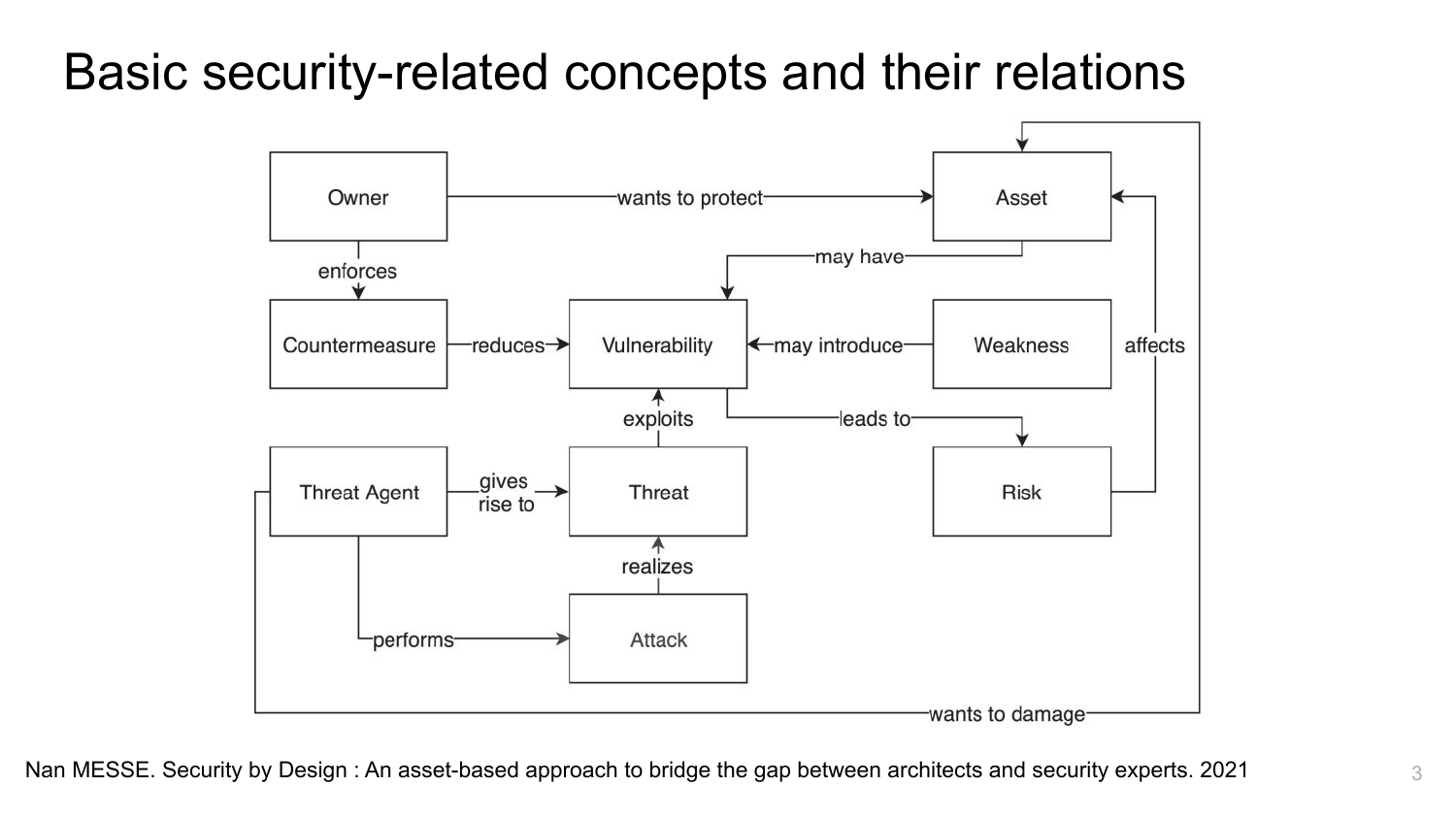# Why MDS?

Detect and prevent vulnerabilities early in the SDLC [1] Reduce maintenance cost [2,5] Better communication between security experts and domain experts [2,5] Design security at different levels of abstraction, while maintaining traceability between low-level and high-level concepts [2] **•** Enable the application of formal methods [3,5] Bridge the gap between security requirement and design [5]

[1] GEISMANN, Johannes et BODDEN, Eric. A systematic literature review of model-driven security engineering for cyber–physical systems. *Journal of Systems and Software*, 2020, vol. 169, p. 110697. [2] SHAKED, Avi et REICH, Yoram. Model-based Threat and Risk Assessment for Systems Design. In : *ICISSP*. 2021. p. 331-338. [3] NGUYEN, Phu H., KLEIN, Jacques, LE TRAON, Yves, *et al.* A systematic review of model-driven security. In : *2013 20th Asia-Pacific Software Engineering Conference (APSEC)*. IEEE, 2013. p. 432-441.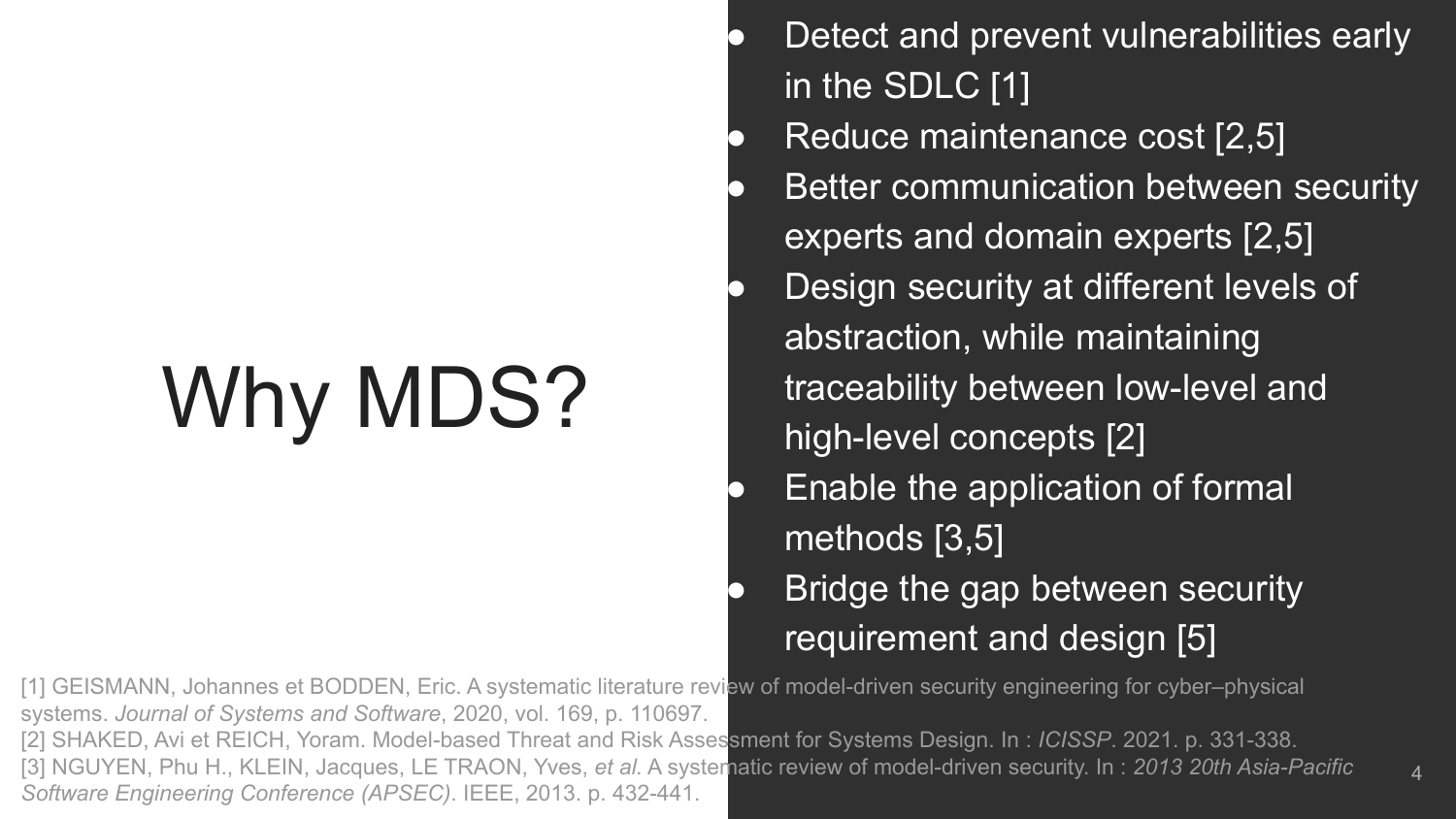### **Challenges**

- Its adoption in practice is not yet widespread [2]
- The evolution of the system and the evolution of the threat [2]
- Legacy systems [1]
- Lack of formality, automation, process-integration and evaluation [3]
- Security properties have to be considered in a special way since they are non-functional properties [6]
- The security of platform layer is not often considered [7]

[2] VAN DEN BERGHE, Alexander, YSKOUT, Koen, SCANDARIATO, Riccardo, *et al.* A Lingua Franca for Security by Design. In : *2018 IEEE Cybersecurity Development (SecDev)*. IEEE, 2018. p. 69-76.

[5] Omar Masmali, Omar Badreddin. Model Driven Security: A Systematic Mapping Study. Software Engineering. Vol. 7, No. 2, 2019, pp. 30-38. [6] NGUYEN, Phu H., KRAMER, Max, KLEIN, Jacques, *et al.* An extensive systematic review on the model-driven development of secure systems. *Information and Software Technology*, 2015, vol. 68, p. 62-81.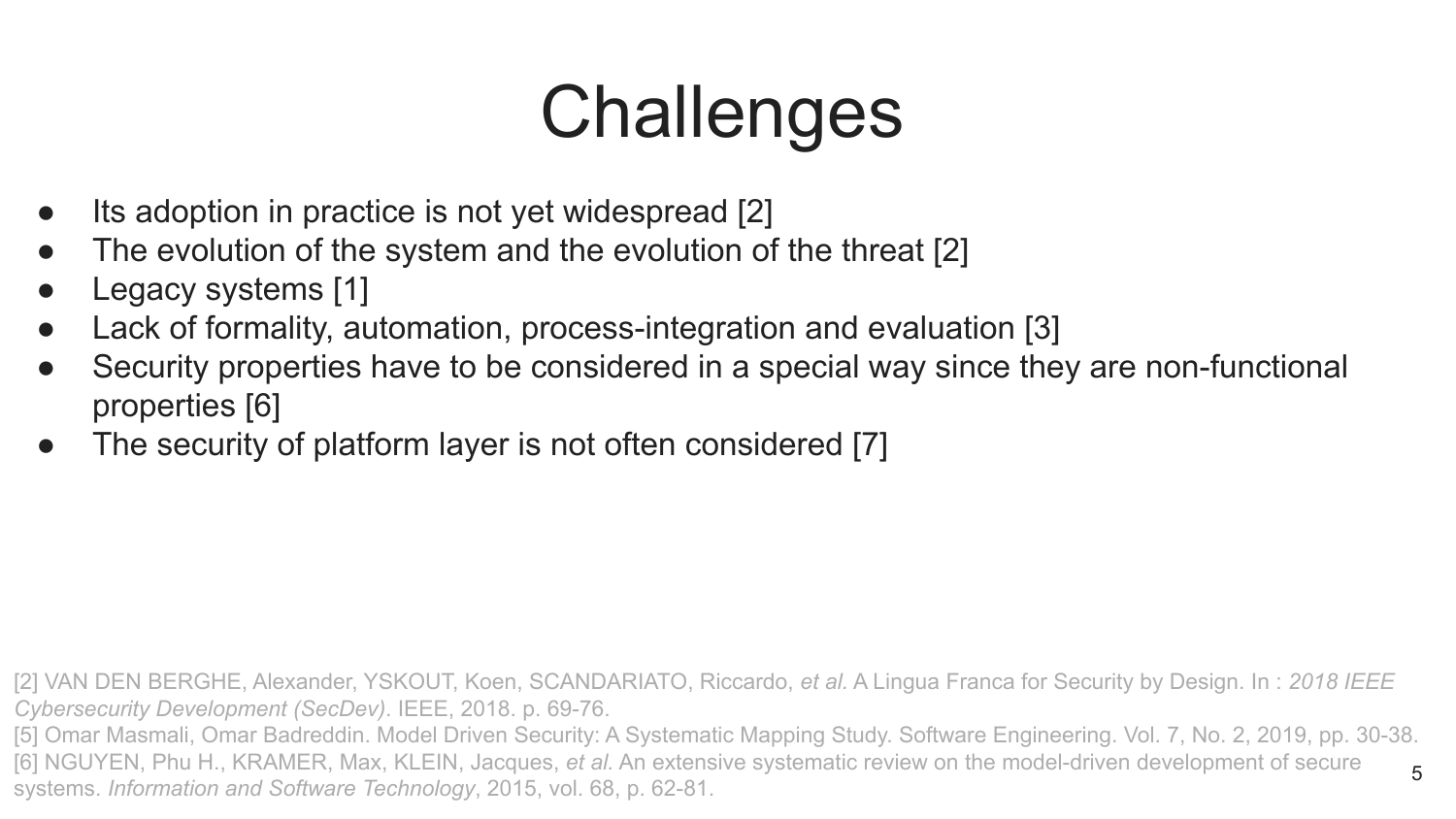#### **Dimensions**

- **Composant** 
	- Cyber level
	- Platform level
		- Runtime environment
		- Physical level
- Hierarchy / Relation
- Data
- **Human**
- **Context**



Fig. 1. Phases of the secure software development life cycle.

6 [7] GEISMANN, Johannes et BODDEN, Eric. A systematic literature review of model-driven security engineering for cyber–physical systems. *Journal of Systems and Software*, 2020, vol. 169, p. 110697.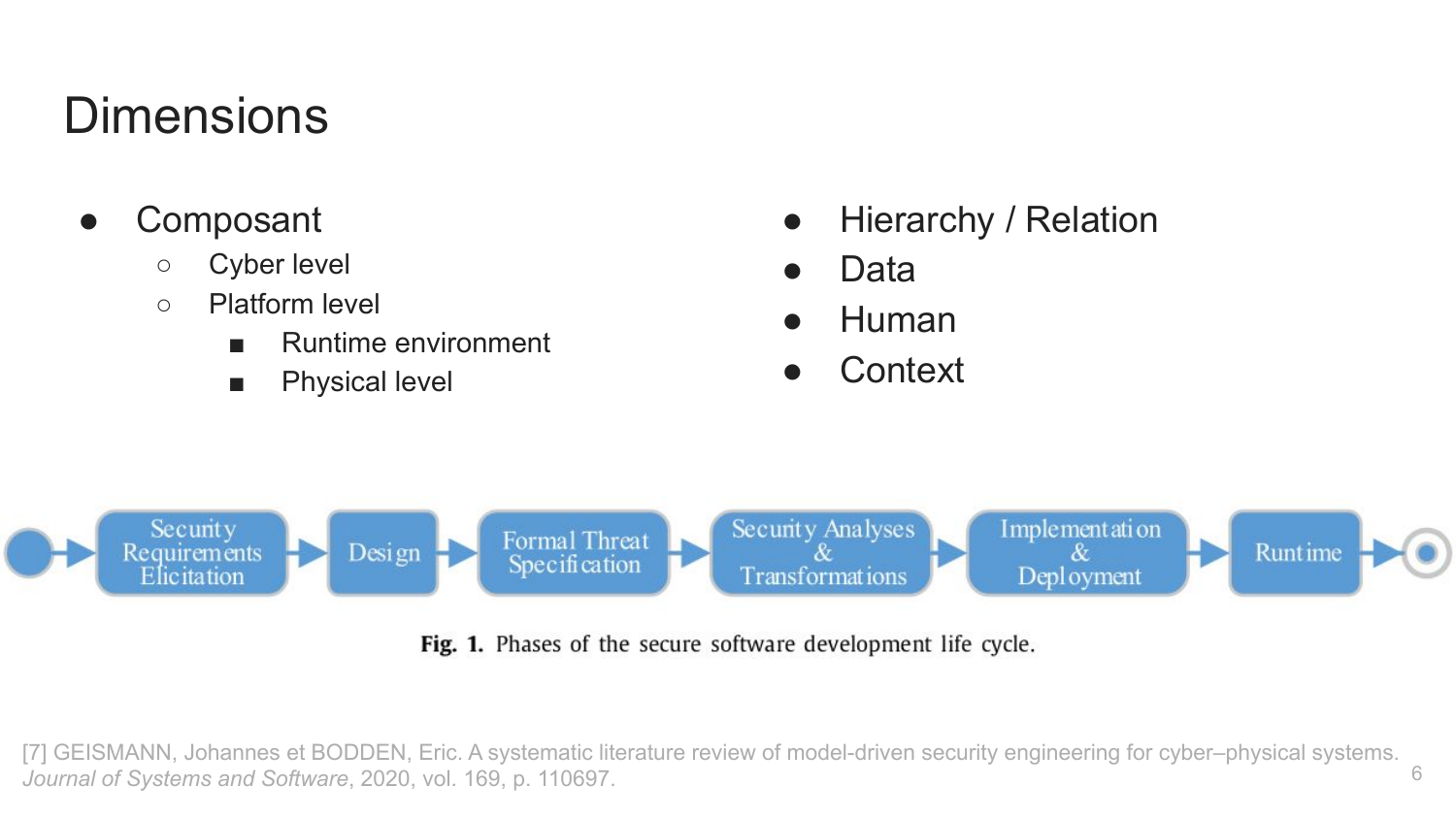### **Requirements**

- Introduce the security aspect (control) since the requirement phase [2]
- Support for formal threat specification and formal security analysis [3,7]
- Support for automated transformation from models to implementation code [3]
- Increase the degree of automation of tracing and refining security requirements into implemented security solutions [7]
- Support different layers of the system [7]
- Allow compositional analyses (SoS) [7]
- Deal with both fully known parts and only partially known (or even unknown) parts of the system [7]
- The threat model should be extensible [7]
- The threat model should be strongly connected with system model [7]
- Deal with third-party code vulnerabilities [7]

[7] GEISMANN, Johannes et BODDEN, Eric. A systematic literature review of model-driven security engineering for cyber–physical systems. *Journal of Systems and Software*, 2020, vol. 169, p. 110697.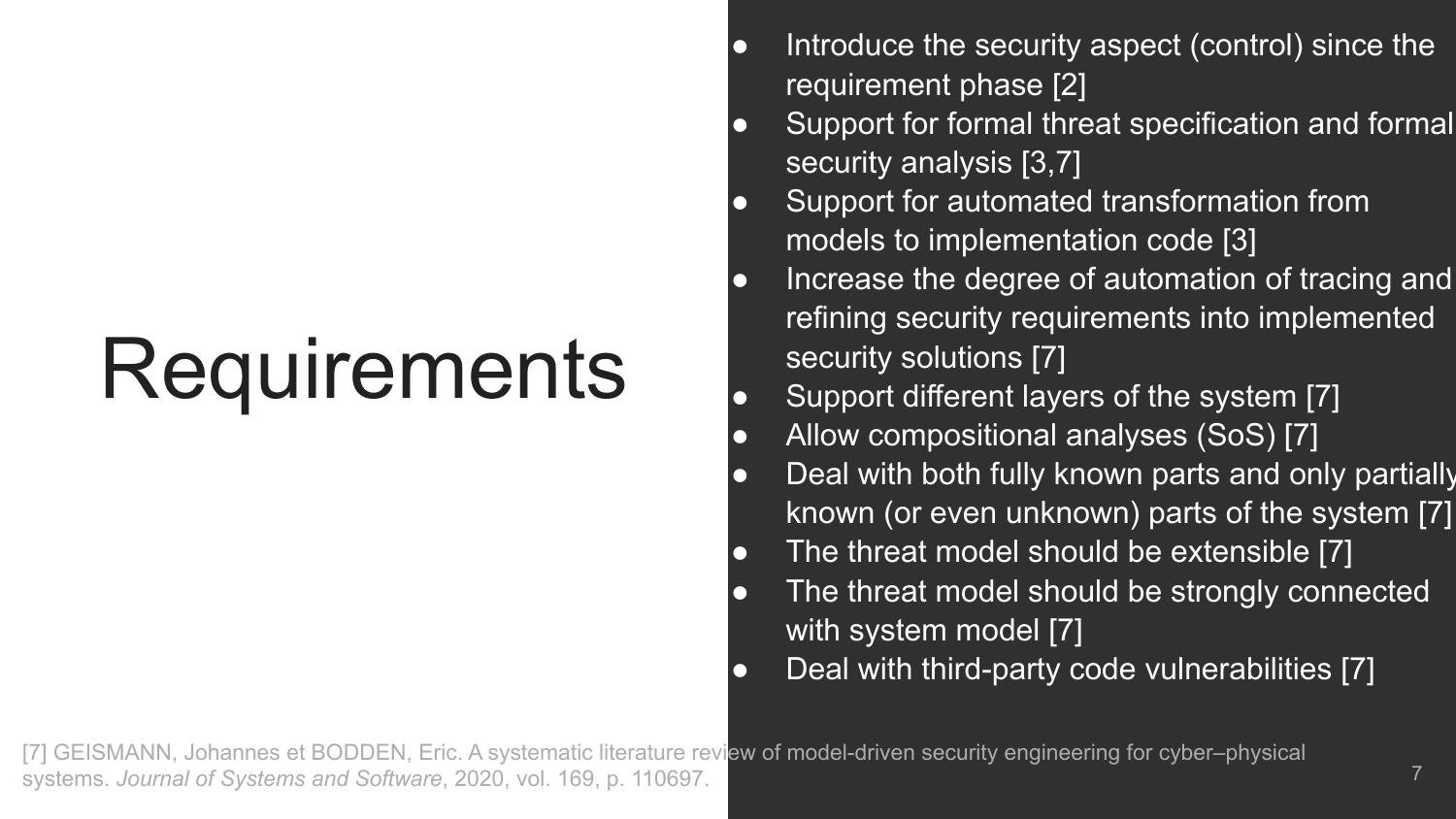#### **Standards**

- MITRE
	- CAPEC
	- CWE
	- CVE
	- CPE
- Common Criteria
- OWASP
- SQUARE Process
- NIST SP 800-160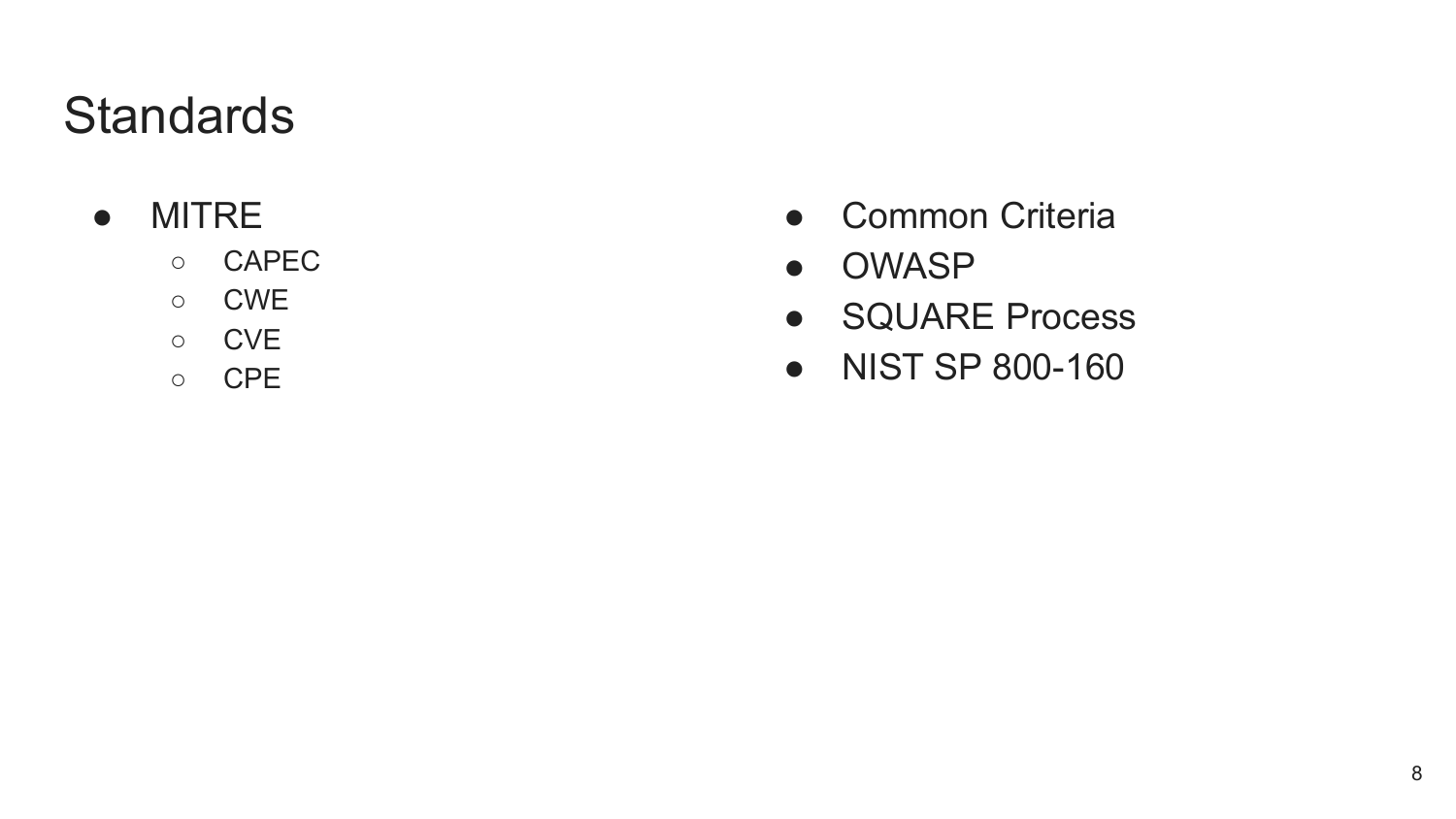### Methodologies discussed in [3]

- **SecureUML** 
	- **○ Focus on access control constraints based on RBAC**
	- **○ Lack of support for formal analysis**
- **● UMLSec** 
	- **○ Address multiple security concerns (CIA)**
	- **○ Lack of automated transformation from models to implementation code**
- **● SECTET**
	- **○ Secure web services by leveraging the OCL for specifying RBAC**
	- **○ Focus on generating security infrastructure (XACML), not all the source code**
- **● SECUREMDD**
	- **○ specific for developing secure smart card application**
- **● Secure data warehouses (DWs)**
	- **○ specific for developing secure DWs**

9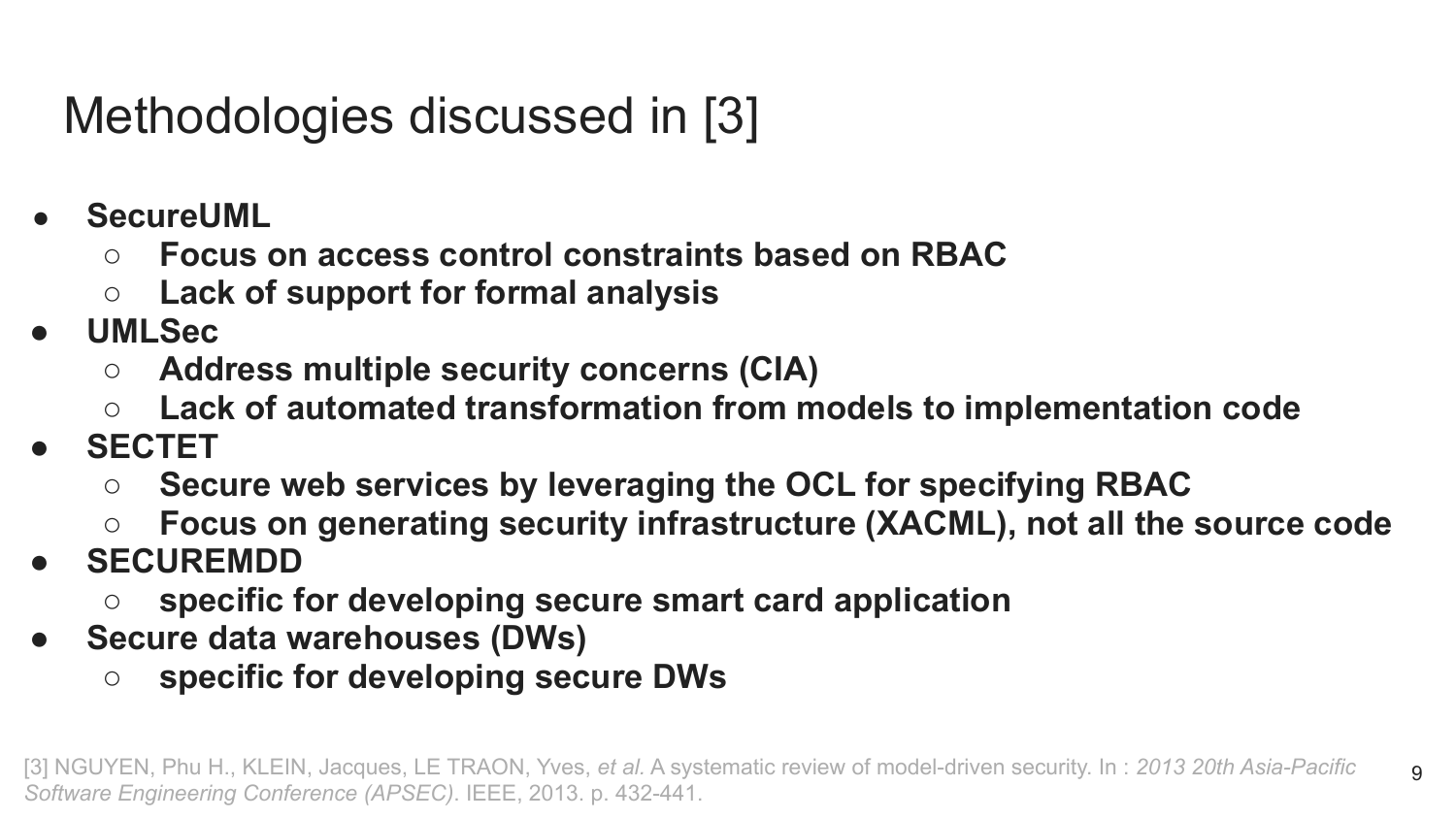#### Other Methodologies

Platform specificity of the selected approaches

| Tation in Specificity of the selected approaches.<br>CPS |         |    | SoSSec <sup>[4]</sup> |                                          |
|----------------------------------------------------------|---------|----|-----------------------|------------------------------------------|
| Approach                                                 | General | PS |                       |                                          |
| SecureUML (Basin, 2006)                                  |         |    |                       | <b>Application domain:</b><br>$\bigcirc$ |
| UMLsec (Jürjens, 2005)                                   |         |    |                       | <b>Systems-of-Systems (SoS)</b>          |
| SECTET (Hafner et al., 2006)                             |         |    |                       |                                          |
| ModelSec (Sánchez et al., 2009)                          |         |    | $\bullet$             | <b>TRADES [2]</b>                        |
| Motii (2017)                                             |         |    |                       |                                          |
| Security4UML (Neri et al., 2013)                         |         |    |                       | A domain specific language for<br>O      |
| <b>ISSEP</b> (Ruiz et al., 2015)                         |         |    |                       | security by design                       |
| SecureMDD (Moebius et al., 2009)                         |         |    |                       |                                          |
| Security-enhanced SPACE (Gunawan et al., 2011)           |         |    |                       |                                          |
| Neureiter et al. (2016)                                  |         |    |                       |                                          |
| DREMS (Levendovszky et al., 2014)                        |         |    |                       |                                          |
| ProCom (Saadatmand and Leveque, 2012)                    |         |    |                       |                                          |
| Wasicek et al. (2014)                                    |         |    |                       |                                          |
| Al Faruque et al. (2015)                                 |         |    |                       |                                          |
| Eby et al. (2007)                                        |         |    |                       |                                          |
| SysML-Sec (Li et al., 2018)                              |         |    |                       |                                          |
| SEED (Vasilevskaya, 2015)                                |         |    |                       |                                          |
|                                                          |         |    |                       |                                          |

[7] GEISMANN, Johannes et BODDEN, Eric. A systematic literature review of model-driven security engineering for cyber–physical systems. 10 [2] SHAKED, Avi et REICH, Yoram. Model-based Threat and Risk Assessment for Systems Design. In : *ICISSP*. 2021. p. 331-338. [4] EL HACHEM, Jamal, AL KHALIL, Tarek, CHIPRIANOV, Vanea, *et al.* A model driven method to design and analyze secure architectures of systems-of-systems. In : *2017 22nd International Conference on Engineering of Complex Computer Systems (ICECCS)*. IEEE, 2017. p. 166-169. *Journal of Systems and Software*, 2020, vol. 169, p. 110697.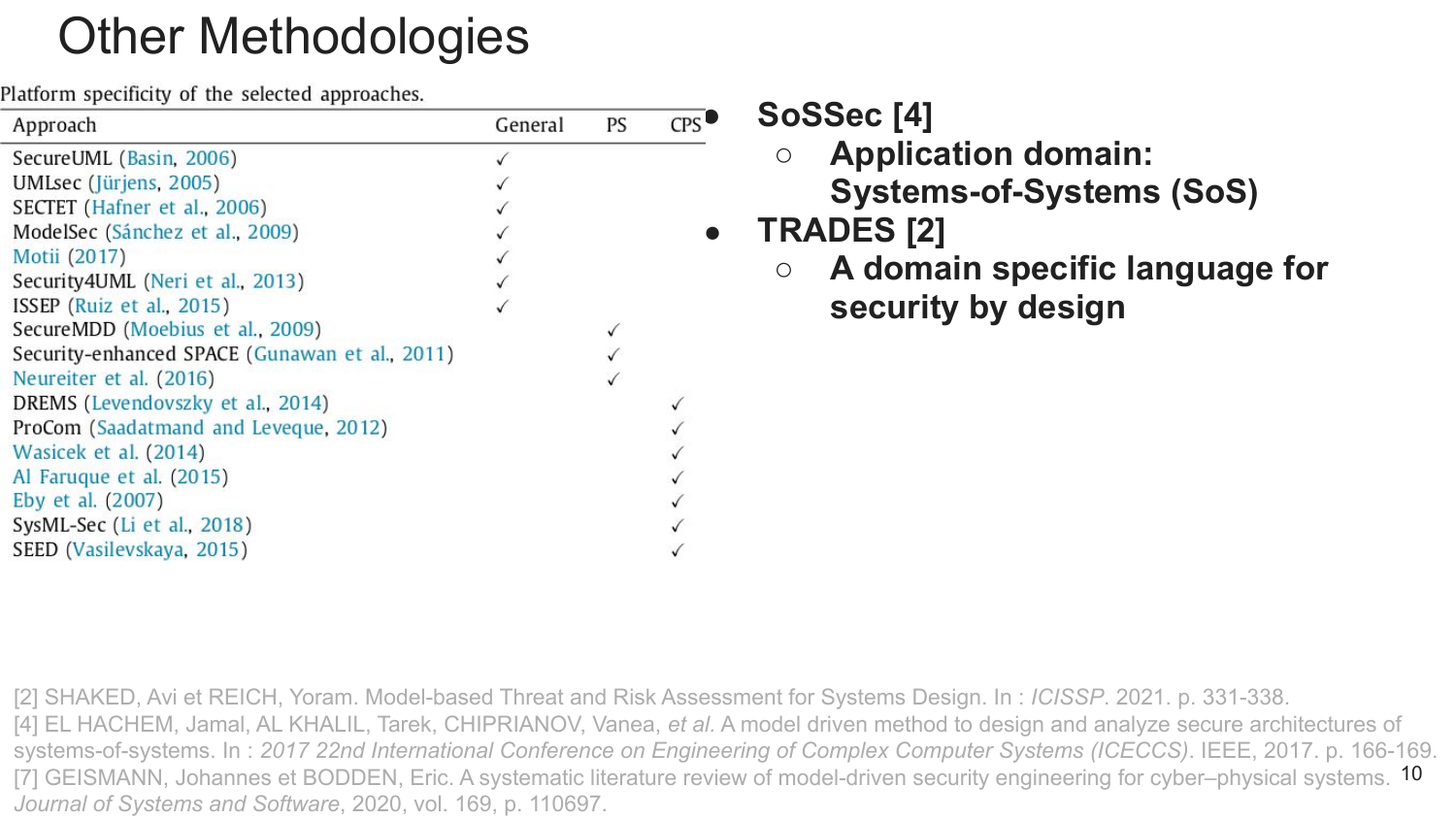

[3] NGUYEN, Phu H., KLEIN, Jacques, LE TRAON, Yves, *et al.* A systematic review of model-driven security. In : *2013 20th Asia-Pacific* 11 *Software Engineering Conference (APSEC)*. IEEE, 2013. p. 432-441.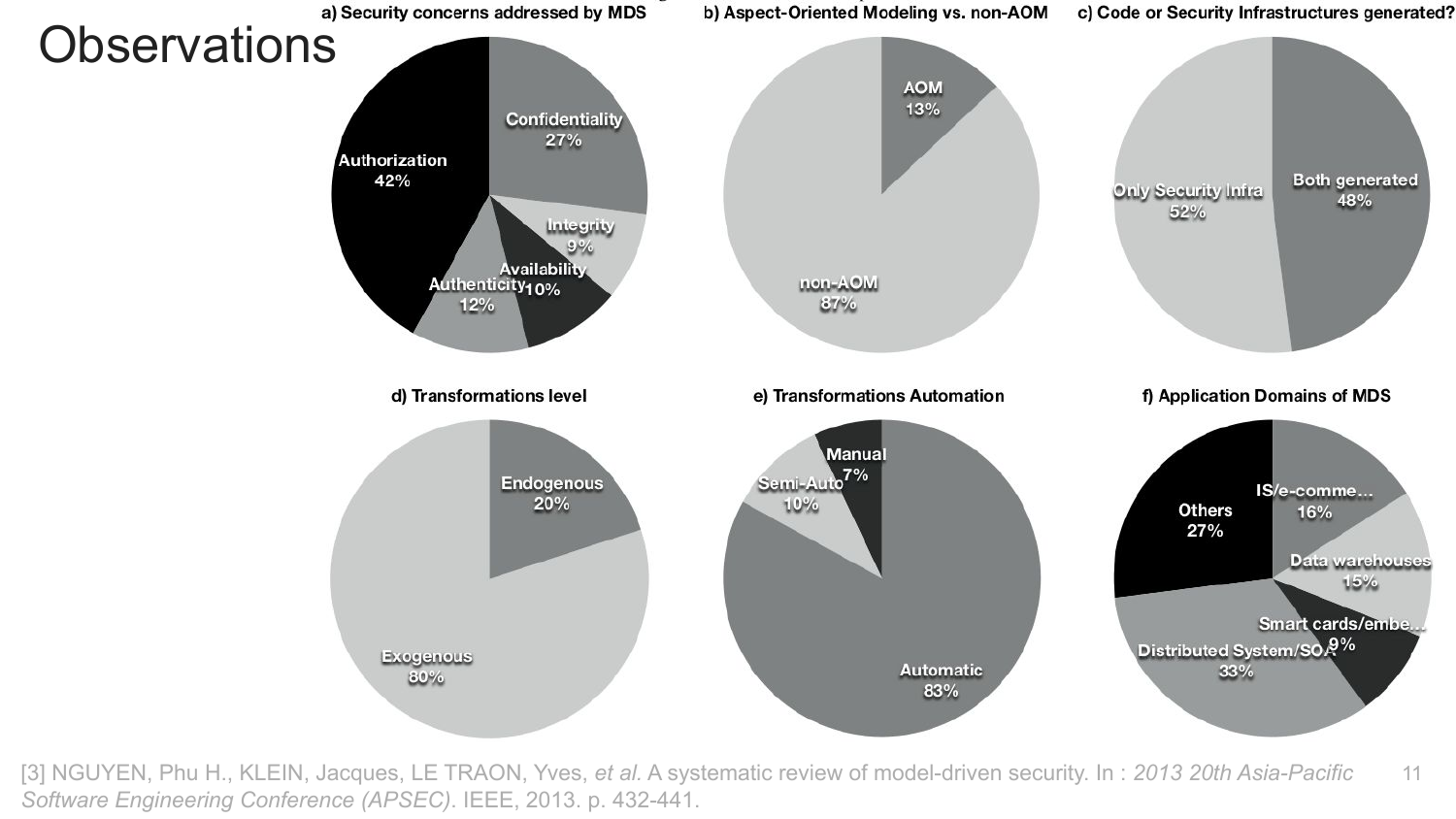

[5] Omar Masmali, Omar Badreddin. Model Driven Security: A Systematic Mapping Study. Software Engineering. Vol. 7, No. 2, 2019, pp. 30-38.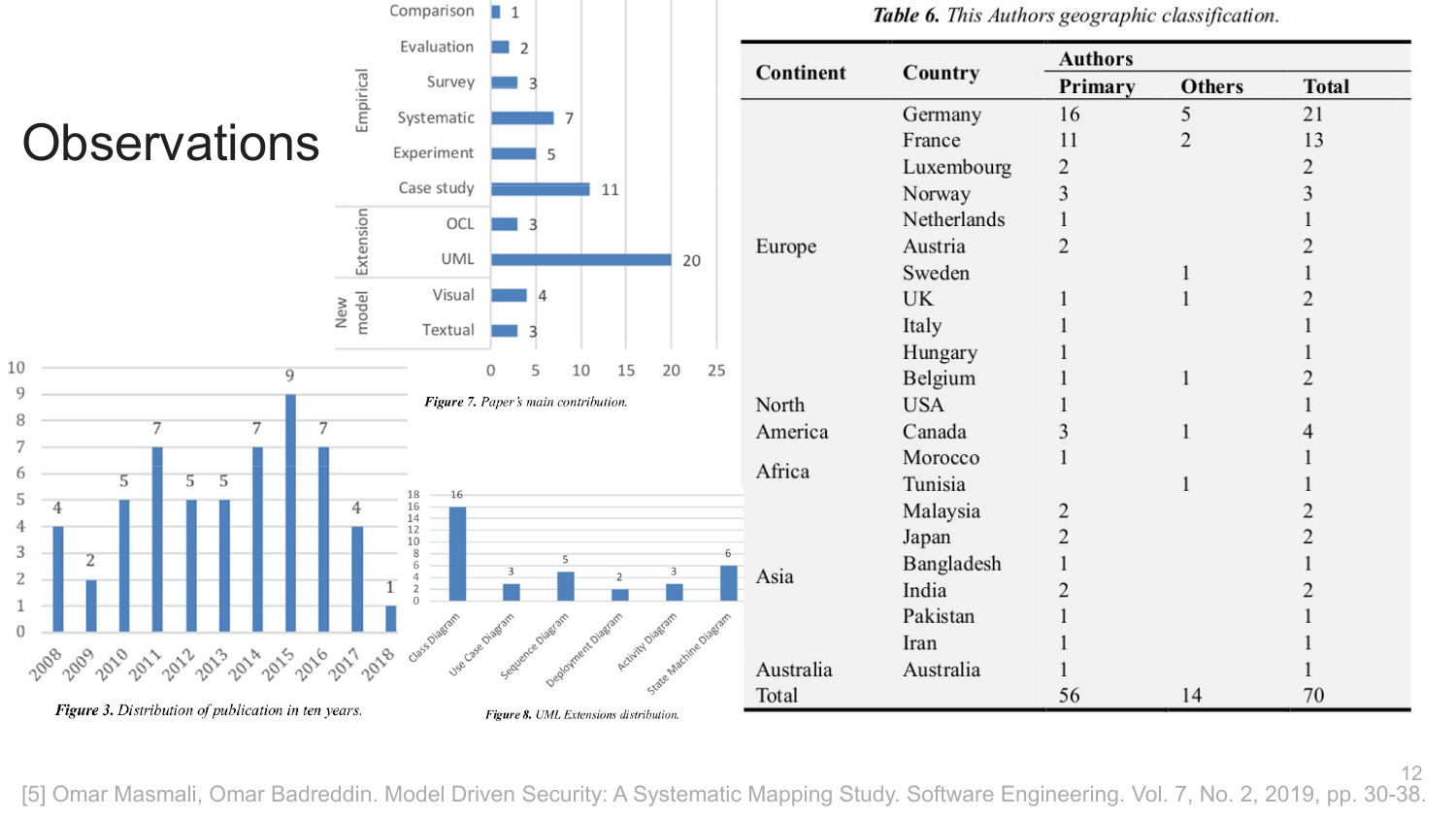### **Community**

Koen Yskout Riccardo Scandariato Wouter Joosen

Jan Jürjens Johannes Geismann Eric Bodden

KU Leuven, BELGIUM Germany SnT, University of Luxembourg

Phu H. Nguyen Jacques Klein Yves Le Traon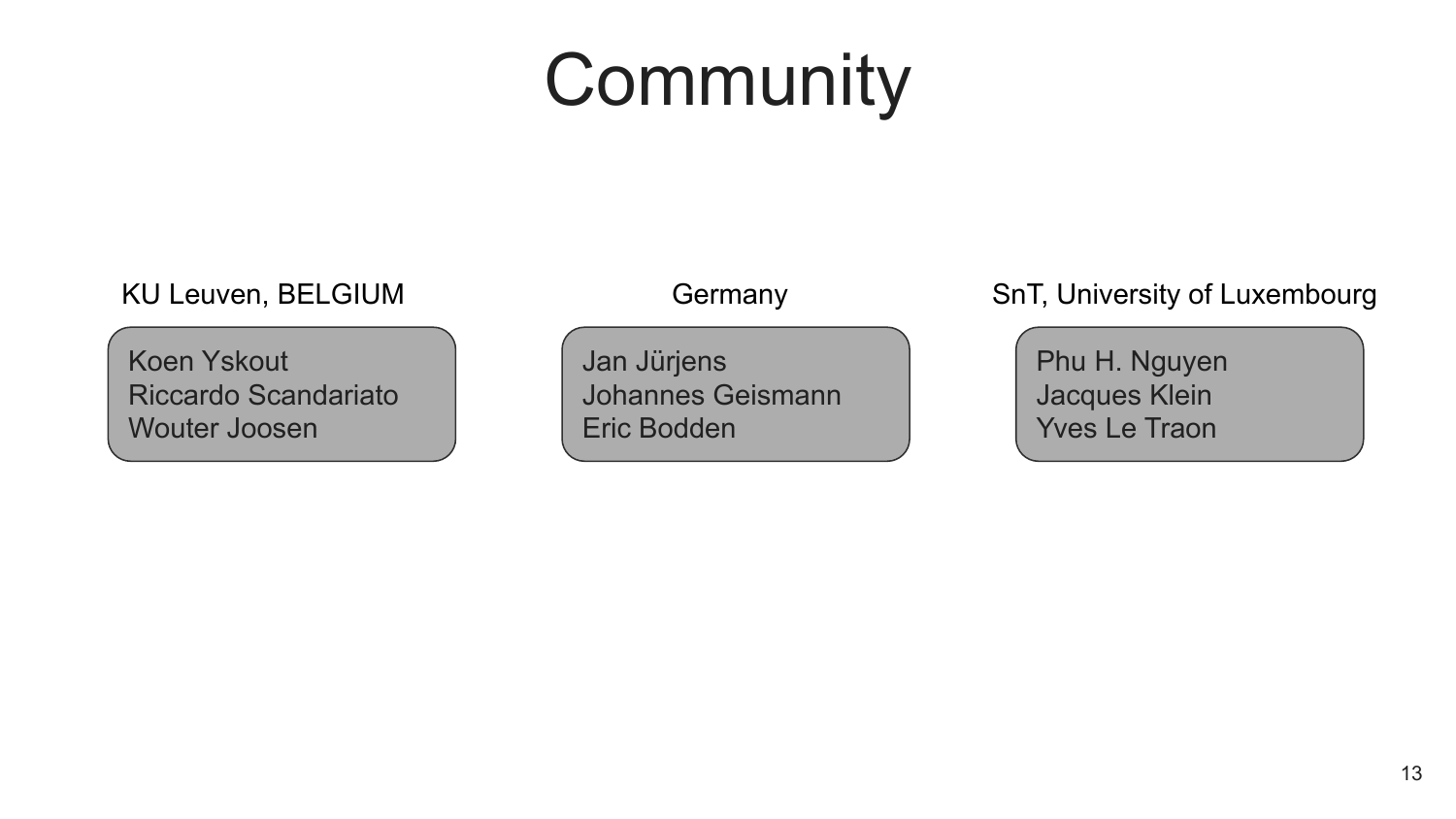#### **Observations**





Figure 9. Classification of the application domain.



14



Figure 11. Security concerns distribution.

[5] Omar Masmali, Omar Badreddin. Model Driven Security: A Systematic Mapping Study. Software Engineering. Vol. 7, No. 2, 2019, pp. 30-38.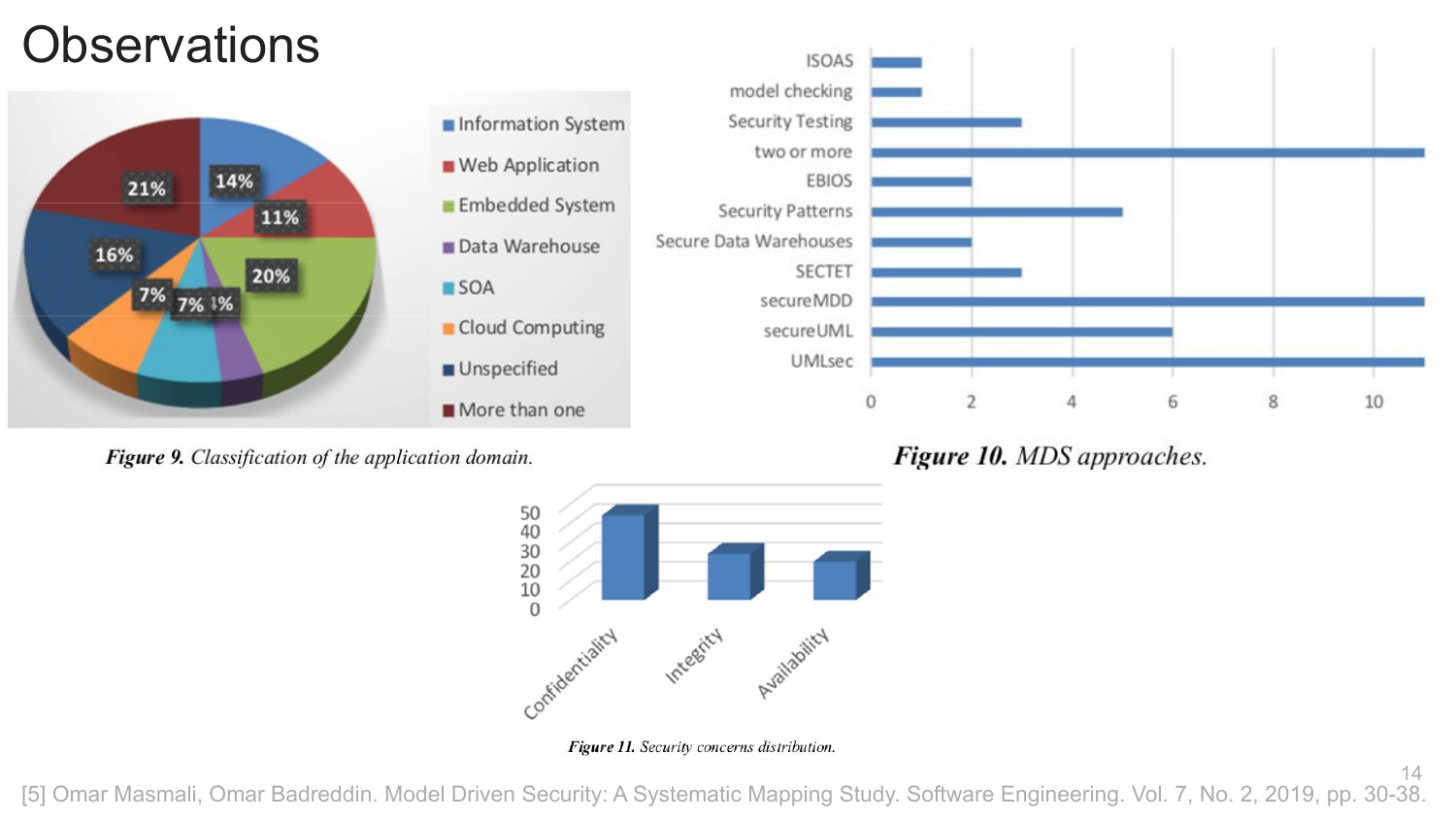#### Potential research directions

- MDS approach (e.g. DSL) dealing with multiple security concerns [3]
- Evaluate MDS approaches with empirical studies or benchmarks [3]
- A common extensible threat model that is usable by all involved disciplines and stakeholders [7]
- Alignment of viewpoints from different system layers and the security layer
- The secure integration of third-party code into the system but also into the threat modeling approach [7]
- Common evaluation scenarios (EVITA project, CoCoMe, etc), with a list of weaknesses [7]
- Continuous integration of security requirement and security by design in DevSecOps